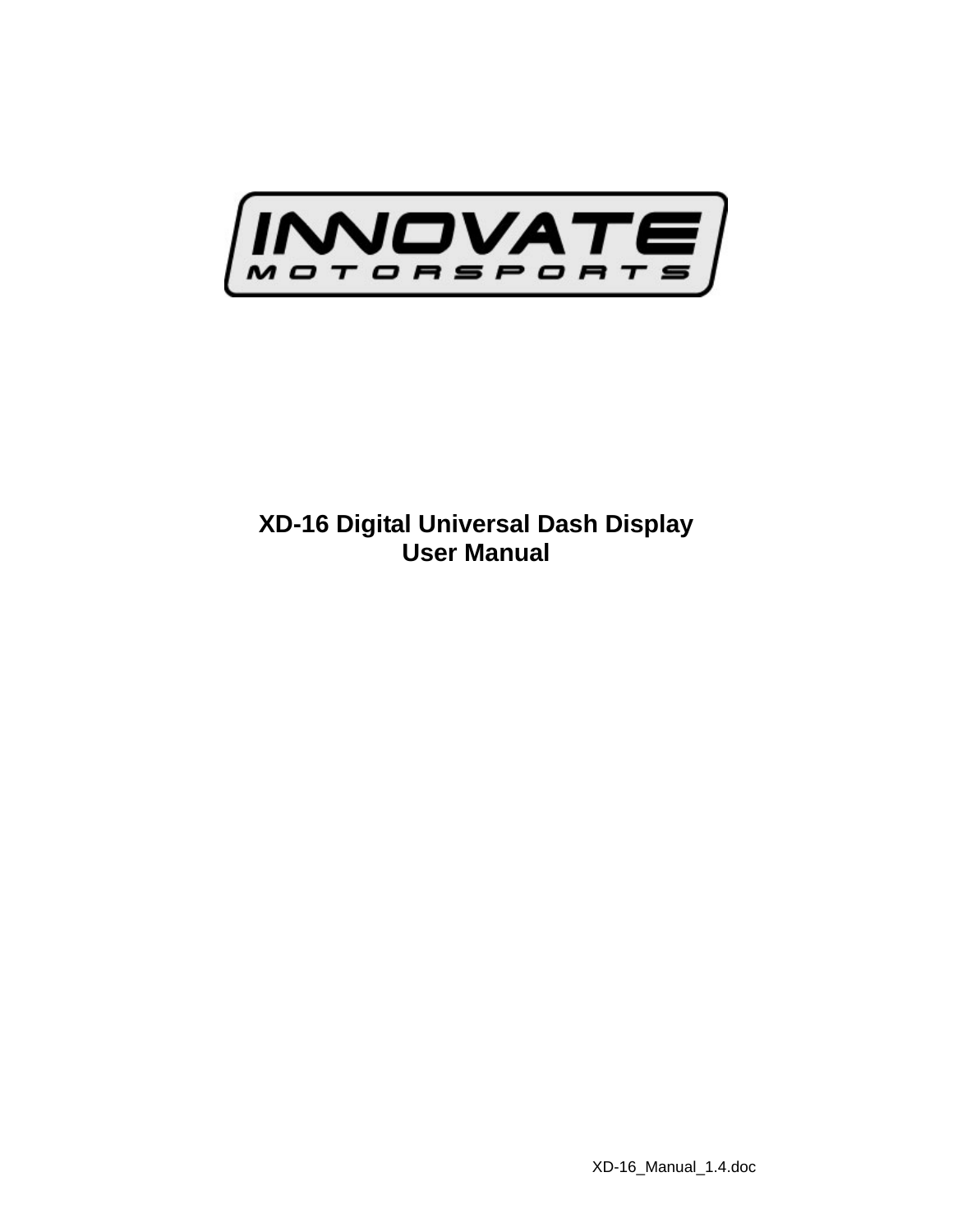| $\mathbf 1$    |  |  |  |  |
|----------------|--|--|--|--|
| 2.             |  |  |  |  |
|                |  |  |  |  |
| 2.1.           |  |  |  |  |
| 3.             |  |  |  |  |
|                |  |  |  |  |
| 5.             |  |  |  |  |
| 6.             |  |  |  |  |
| 6.1.           |  |  |  |  |
| 6.2.           |  |  |  |  |
| 6.3.           |  |  |  |  |
| 6.4.           |  |  |  |  |
| 6.5.           |  |  |  |  |
| 6.6.           |  |  |  |  |
| 6.7.           |  |  |  |  |
| 7 <sup>1</sup> |  |  |  |  |
| 7.1.           |  |  |  |  |
| 7.2.           |  |  |  |  |
| 7.3.           |  |  |  |  |
|                |  |  |  |  |
|                |  |  |  |  |
|                |  |  |  |  |
|                |  |  |  |  |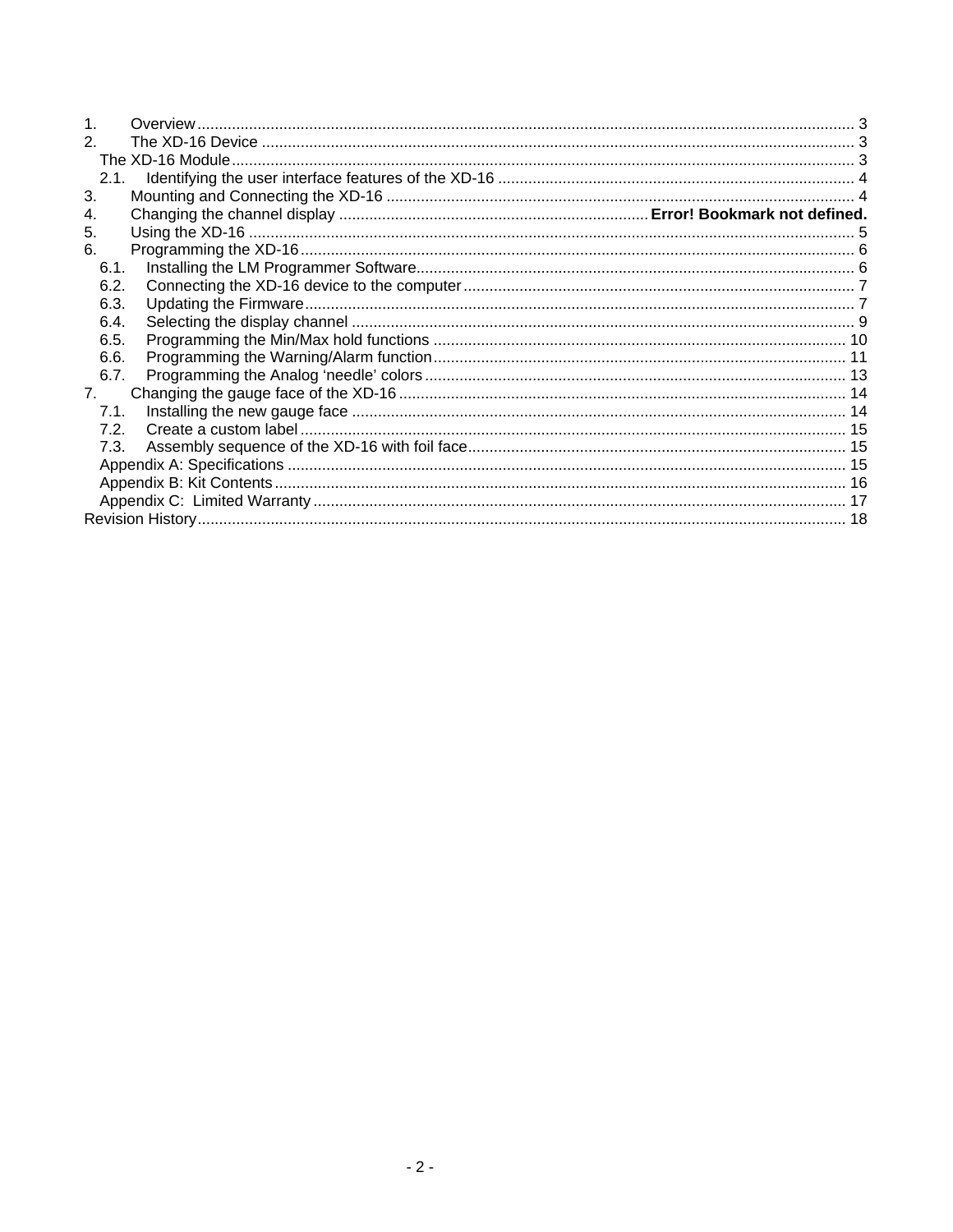## **1. Overview**

The XD-16 is a programmable digital display used as dash mounted instrument for the Innovate Motorsports sensor devices. The XD-16 fits into a standard 52mm (2-1/16") gauge hole. Multiple XD-16's can be daisychained to build and entire programmable dash. XD-16 gauge faces can be user customized. The XD-16 can also be used to initiate and control recording on the LM-1 or other Innovate Recording devices, can initiate free air calibration for Innovate Motorsports wideband controllers and indicate wideband controller status. In addition the XD-16 can be programmed to hold minimum/maximum values of the displayed channel and provide warnings/alerts depending on programmable warn conditions.

## **2. The XD-16 Device**

The XD-16 set contains the following parts:



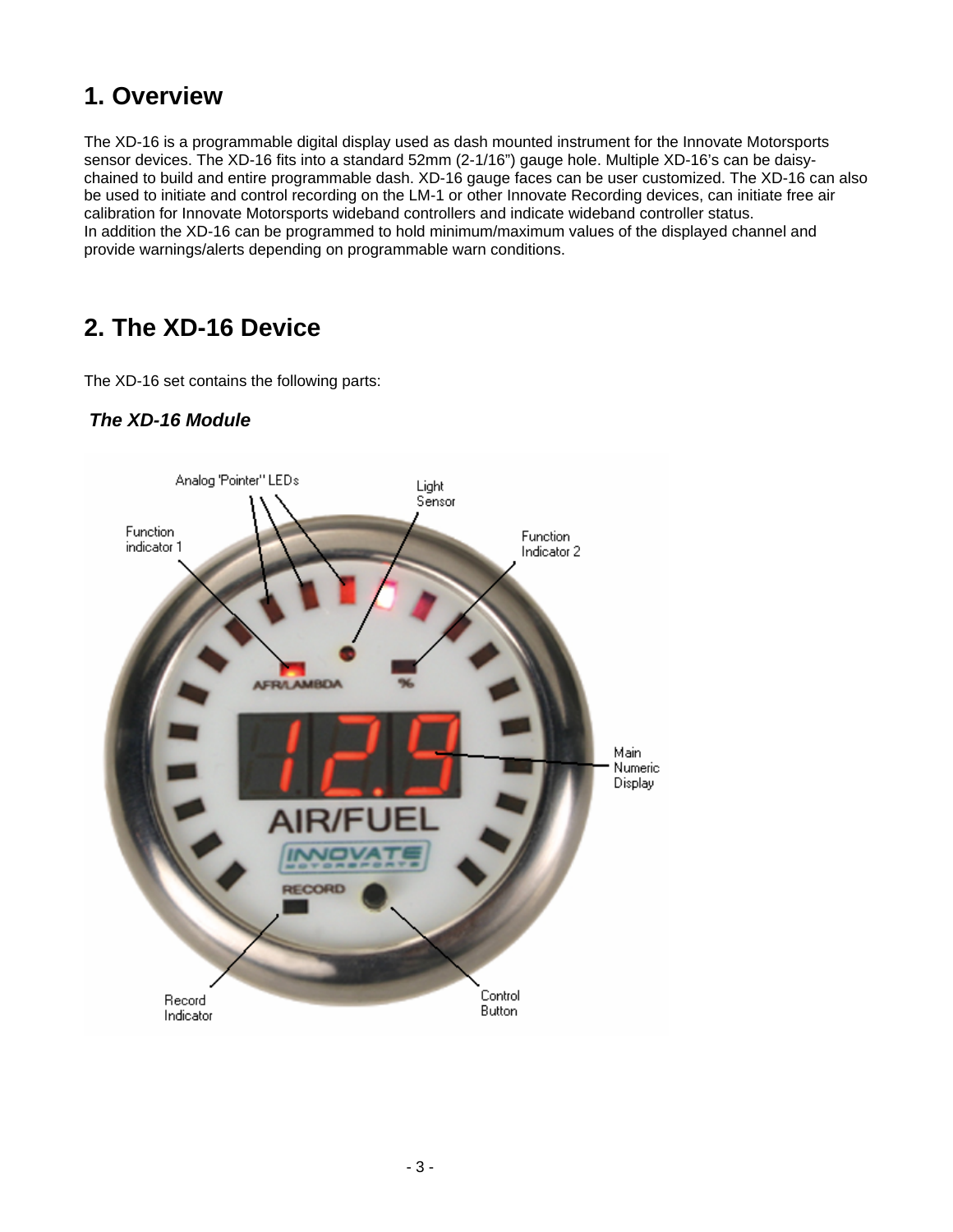## *2.1. Identifying the user interface features of the XD-16*

The analog pointer LED's (21 total) act as a digital needle. The range and individual colors of this "needle" is freely programmable.

The Function indicators 1 and 2 are used to indicate between % display (heater warm-up or O2 content) when the XD-16 is programmed as AFR/Lambda display (default). When used to display other channels, the indicators can be used to indicate the sign of the displayed value. By using the indicators as sign display (positive or negative) one of the three numerical displays is not wasted to show a '-' sign. This functionality is programmable.

The main numeric display shows the numeric value of the displayed channel. When the XD-16 is used as AFR/Lambda display it will also show the status of the wideband controller.

The light sensor allows the XD-16 to adjust its brightness to the light level of the environment. At night the full on display would be much too bright and would interfere with the operation of the vehicle. During sunlight the XD-16 will go to maximum brightness to allow readability.

The Control Button is used to control various aspects of the XD-16 and attached wideband controller or recording device like the LM-1.

The record indicator will blink when a LM-1 or other Innovate Motorsports recording product is attached and actively recording.

## **3. Mounting and Connecting the XD-16**

- 1. If not using a commercial gauge pod, cut a 52mm (2 1/16") hole into the intended dash location.
- 2. Insert and mount the XD-16 and mount it with the included mounting bracket, leaving the XD-16 cables in the back accessible.
- 3. Connect the RED wire from the back of the XD-16 to a switched 12V source in your car. A switched 12V source goes on as soon as the ignition on the car is on or the engine runs. Make sure the connection is fused with at least a 2A fuse.
- 4. Connect the BLACK wire to ground. The ground should be shared with other MTS devices (for example: LC-1, DL-32, SSI-4, TC-4, LMA-3, etc…)
- 5. Connecting Signal Source:
	- 5.1. If connecting to a LM-1, connect the LM-1 patch cable (P/N: 3759) to the LM-1's Serial Port. Plug the 2.5mm male stereo end into the XD-16 Serial IN port (female 2.5 mm socket marked "IN").
	- 5.2. If connecting to an LC-1 or other MTS device, connect the male 2.5mm Stereo to male 2.5mm Stereo cable between the Serial OUT port of the device to the Serial IN port of the XD-16. The rule is: LC-1s first then LMA-3s, SSI-4s, and TC-4s. Then goes the DL-32 which is going to record the information coming from the other products. Lastly, you connect your XD-16s which can be setup to display any channel in the serial chain.
- 6. If using a computer to datalog or download LM-1 data, connect the XD-16 to Computer cable between the Serial OUT port of the XD-16 and the computer's serial port.

The following diagram show how to connect multiple Innovate Motorsports devices to form a logging and display chain. The example chain consists of a LM-1, a LC-1, a LMA-3 and 2 XD-16's. In this case the chain has 12 channels (6 from LM-1, 1 from LC-1 and 5 from LMA-3). If you are running LC-1s the rule is: LC-1s first then LMA-3s, SSI-4s, and TC-4s. Then goes the DL-32 which is going to record the information coming from the other products. Lastly, you connect your XD-16s which can be setup to display any channel in the serial chain.

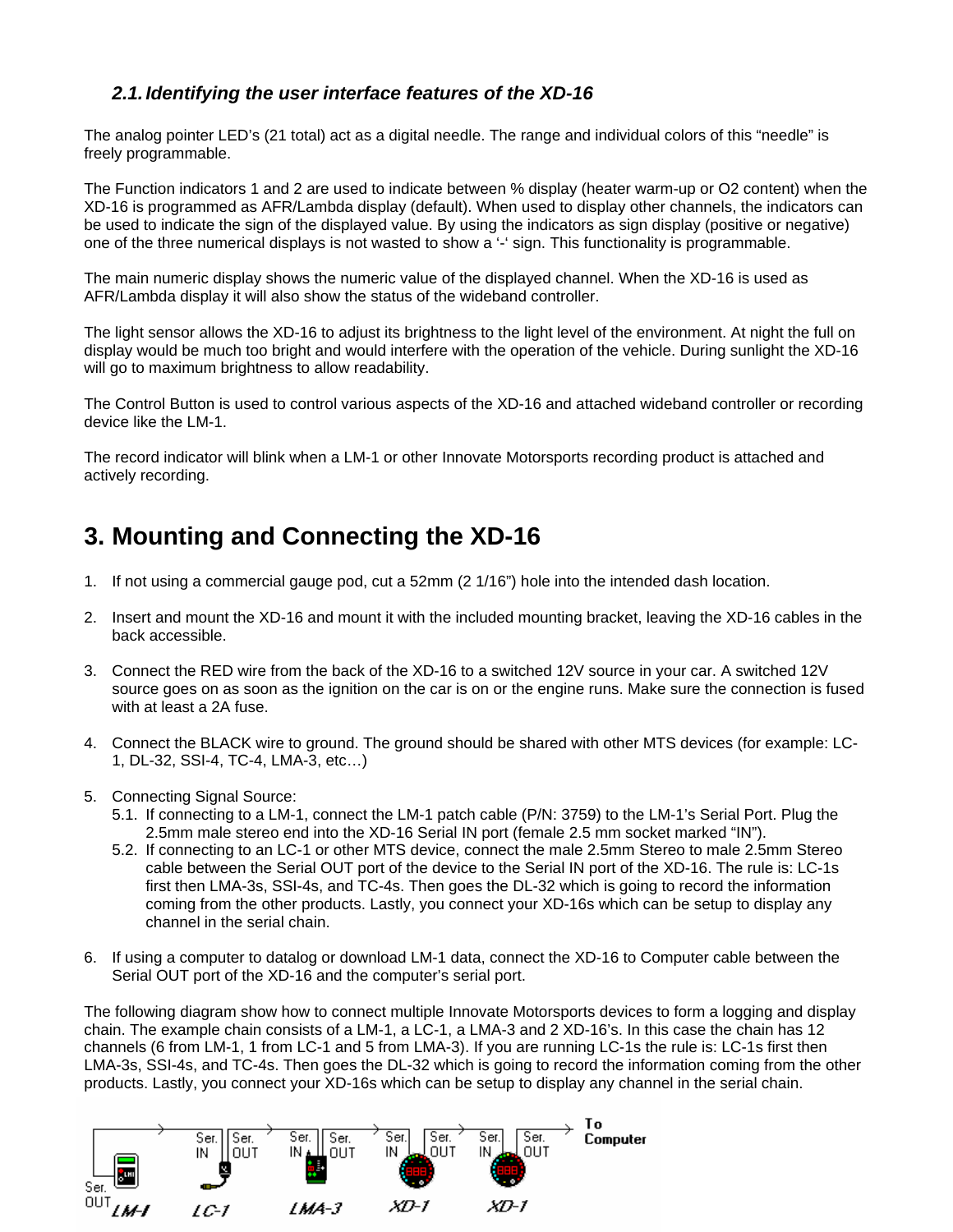# **4. Using the XD-16**

When the XD-16 powers up it will briefly go through a sequence where it lights up all its LEDs. This is a function and diagnostic test. Holding down the Control button during power-up will continue to light up all LEDs until the button is released.

### **4.1. Sensor Warm-up**



For example, this would indicate that he heater is warmed up to 56%. The Function Indicator 2 is lit.

## **4.2. Heater Calibration**



The last digit is the count-down of the heater calibration.

#### **4.3. Free air calibration in process**



When shown steady, free air calibration is in progress. If blinking and not going away after 5 seconds, the LM-1 requests a free air calibration as happens after a heater calibration.

Blinking CAL can also happen if the control button is pressed rapidly 3 times. Pressing it then again, initiates a free air calibration. If this is unintentionally pressed, the CAL request goes away after 5 seconds.

#### **4.4. Normal Operation**



With function indicator 1 lit this shows AFR.

#### **4.5. Normal Operation very lean mixture or free air**



Shows the free air content of the gas the sensor sees.

#### **4.6. No Connection detected**



The XD-16 cannot receive data from the LM-1 or other devices. Make sure all the connections are fully seated.

### **4.7. Start/Stop Recording**

Press the Control button once to start recording. The Record indicator light will blink. Press the Control button again once to stop recording. The Record indictor will switch off.

#### **4.8. Clear Recording Memory of LM-1**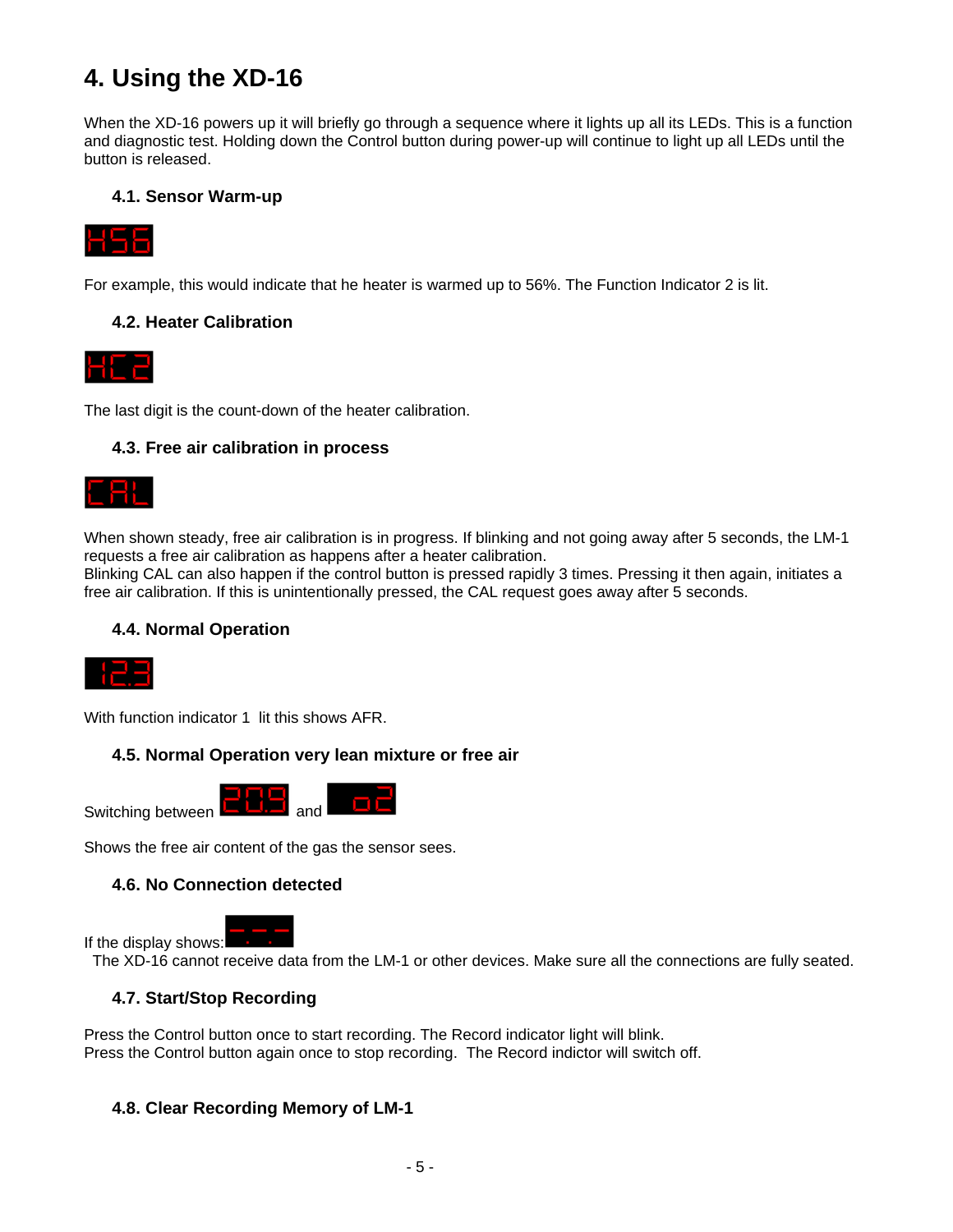

## **4.9. Review Min/Max hold**

Press the Control button twice rapidly. The XD-16 will show the last minimum value indicated. Note that the XD-16 will remember the minimum value even if power is switched off. Minimum value is indicated by alternating between:



and the minimum value stored.

Holding the Control button down for a few seconds while this is displayed will reset the minimum value.

Press the Control button instead only briefly will show the maximum value indicated. It is indicated by alternating between:



and the maximum value stored.

Press the Control button again briefly to return to normal operation. Holding the Control button down for a few seconds while this is displayed will reset the maximum value.

#### **4.10. Initiating a free air calibration**

Press the Control button three times rapidly. The display will show a blinking:



If the button was press accidentally three times, wait for 5 seconds. The XD-16 will return to normal display mode.

Pressing the Control button while the blinking CAL is displayed will initiate a free air calibration on ALL connected wideband devices.

# **5. Programming the XD-16**

You will need:

- 1. XD-16 to Computer cable (male 2.5mm Stereo to DB-9)
- 2. XD-16 Terminator plug (single male 2.5mm Stereo plug)

3. A laptop computer

4. When powered by the car, the ignition of the car must be on to power the XD-16. Alternatively you can power the XD-16 with a suitable power source between 8V and 25V. A normal 9V battery can be used to power the XD-16.



## *5.1. Installing the LM Programmer Software*

Put the included CD in your CD-drive on your computer and follow the instructions on screen. The Software will be installed including pre-set directories for log-data and downloaded software. The LM Installer also puts entries for the LM Software in the Start-Menu of your computer under the heading 'Innovate!'.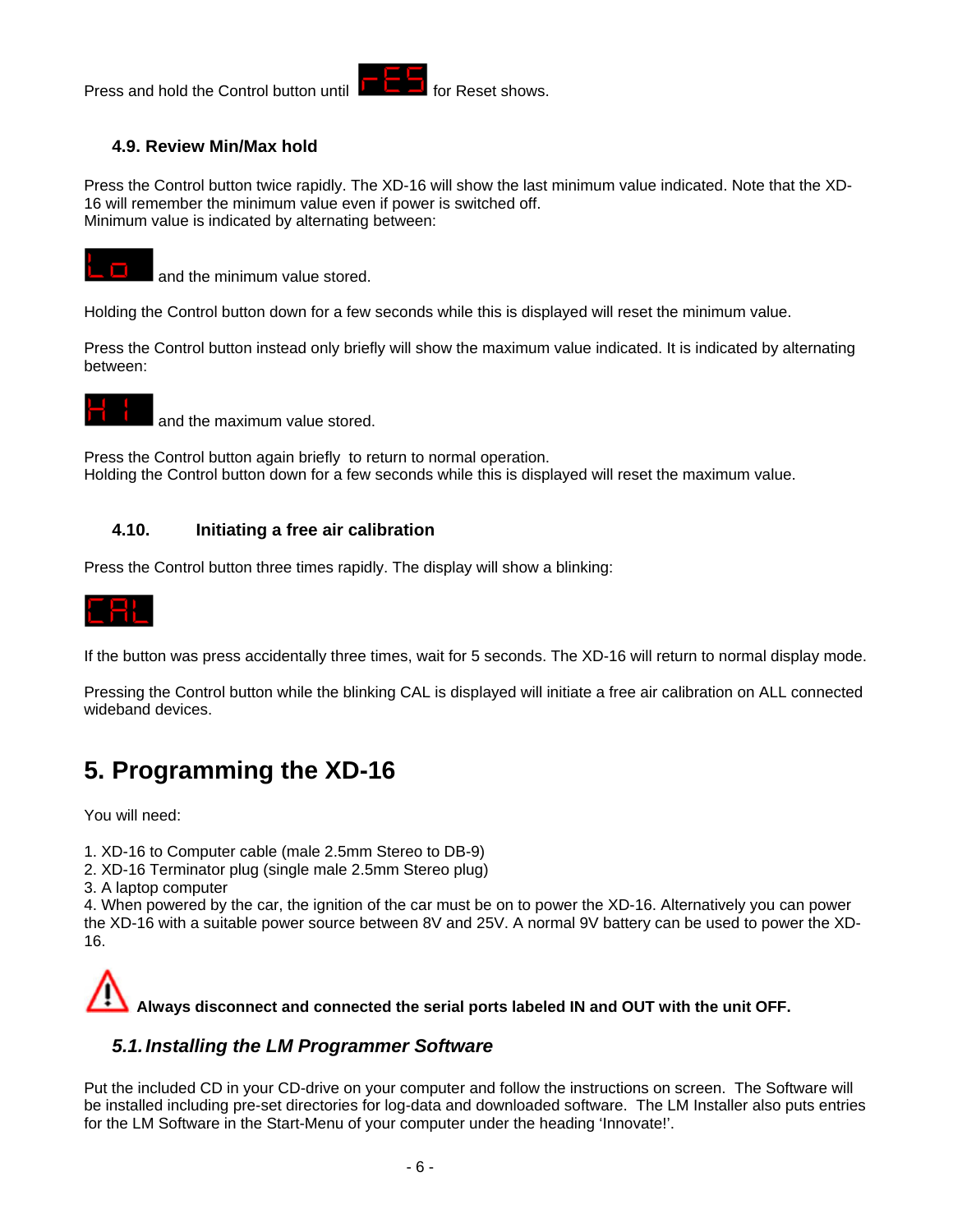The following items will be installed on your hard-drive

- 1. LM Programmer This is used to program the XD-16
- 2. LogWorks

This is a comprehensive data logging and analysis package to download and analyze engine data recorded with Innovate devices. It also allows real-time logging and display. LogWorks allows you to program the relationship between sensor voltages recorded by the LM-1 or LMA-3 and the indicated values. This relationship will be programmed into the XD-16 for the selected channel/input.

- 3. Manuals
- 4. Example Log Files

## *5.2. Connecting the XD-16 device to the computer*

- 1. Connect the Serial OUT connection with the included 2.5mm stereo to DB-9 cable to a serial port on your laptop.
- 2. Connect the terminator plug (2.5mm male plug with no cable) into the Serial IN connection of the XD-16.

Start the LM-Programmer software. The screen should look like this:



## *5.3. Updating the Firmware*

The LM Programmer *Info/Set AFR* tab reports the firmware version currently installed on your unit. Do not update the firmware if the versions are the same. A firmware update should only be necessary if there has been a new release.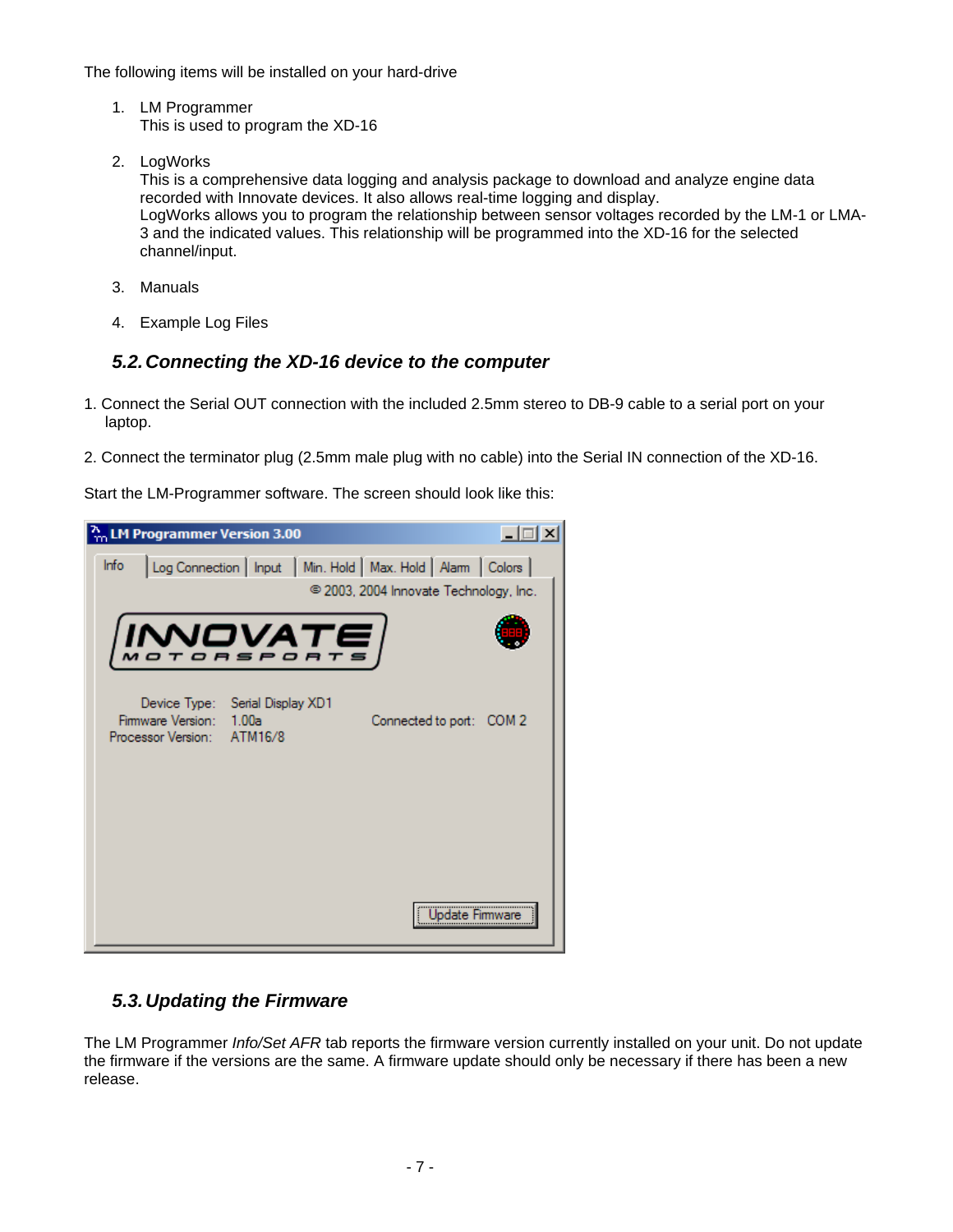Click the 'Update Firmware' in the main page to upgrade to the latest *firmware* for the LC-1. Firmware for the LC-1 has the extension dld. New firmware releases are available on the Innovate Motorsports' web site (www.tuneyourengine.com) under 'Support.'

If your computer crashes during a firmware upgrade, the XD-16 has a recovery mechanism where it will be able to retry the download again and not be disabled by half loaded firmware. Switch the XD-16 off and on again and then try to restart the LM Manager software. The recovery mechanism is designed to be able to recover 99.9% of the time. While we don't anticipate this occurring, it is possible that the XD-16 will not recover correctly and may need to be serviced at our factory. If you suspect this is the case, contact Innovate support.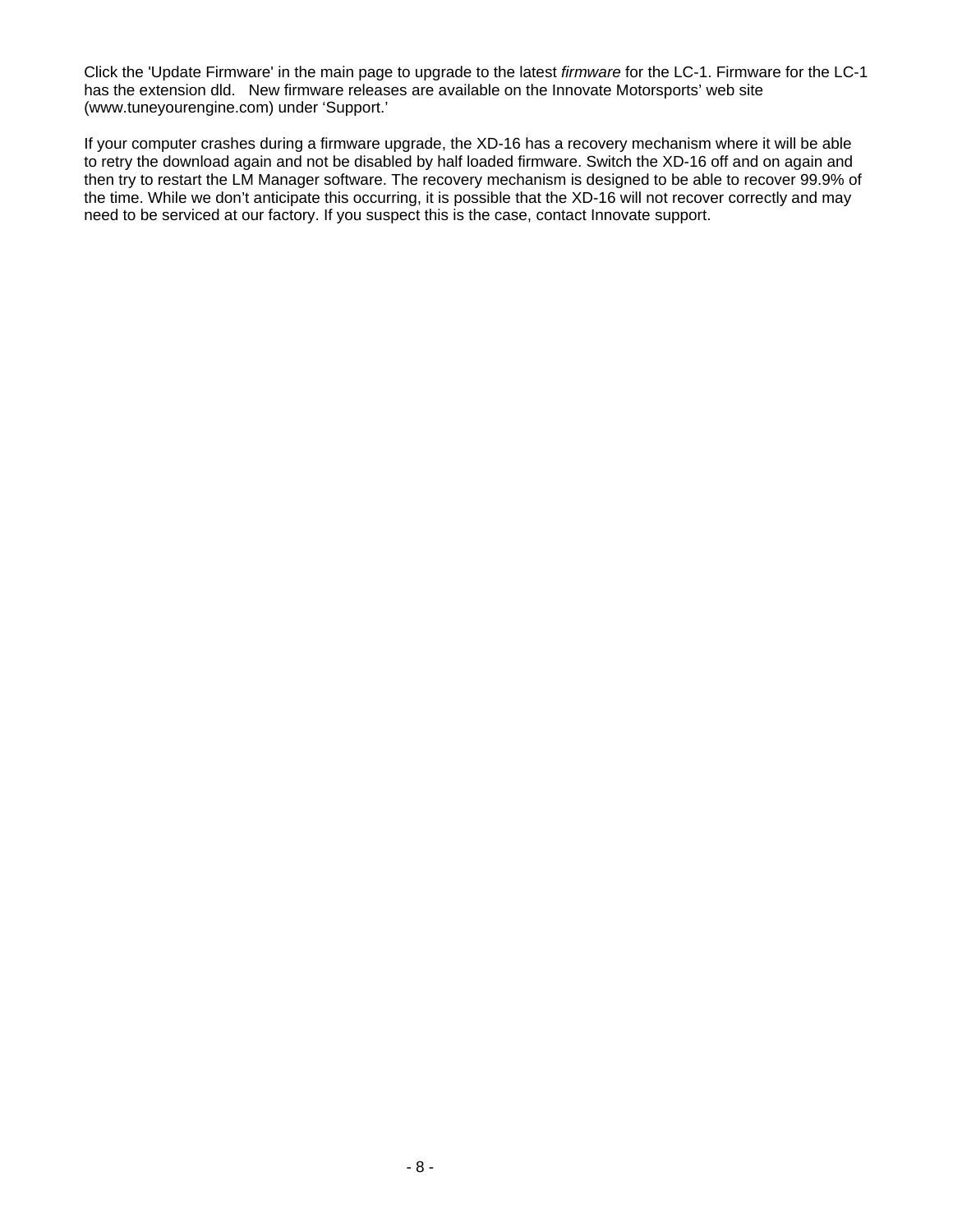## *5.4. Selecting the display channel*

- 1. Prior to selecting a channel to be displayed you must first tell the system what channels are available. With your MTS chain connected together connect the serial OUT of the last XD-16 to your computer and launch LogWorks.
- 2. Make sure that all your channels are setup properly (go into Channels/Configure Channels).
- 3. Once you have all your gauges setup properly in LogWorks you may exit the application and power the MTS system down.
- 4. Remove the XD-16 which you want to reprogram from the MTS serial chain. Insert the terminator plug in the serial IN of the XD-16 and the cable that goes to the computer to the serial OUT. Launch LM Programmer.
- 5. Once in LM Programmer go to the "Input" tab. The LM Programmer will read the MTS record. You will now be able to select the channel that you want the XD-16 to display.

|      | $\frac{R_{\text{m}}}{m}$ LM Programmer Version 3.00 |               |            |                                                                | $\times$ |
|------|-----------------------------------------------------|---------------|------------|----------------------------------------------------------------|----------|
| Info |                                                     |               |            | Log Connection   Input   Min. Hold   Max. Hold   Alam   Colors |          |
|      | Select Input to be displayed   LM-1_air/fuel        |               |            | Input Info                                                     |          |
|      |                                                     |               |            |                                                                |          |
|      | C Display AFR                                       |               |            | C Display Lambda                                               |          |
|      |                                                     |               |            |                                                                |          |
|      |                                                     |               |            |                                                                |          |
|      |                                                     |               |            |                                                                |          |
|      |                                                     |               |            |                                                                |          |
|      | Limit outside LED indicated range to:               |               |            |                                                                |          |
|      | 10.0<br>to                                          | 19.4          | <b>AFR</b> |                                                                |          |
|      | Leftmost LED                                        | Rightmost LED |            |                                                                |          |
|      |                                                     |               |            | Progran                                                        |          |

If you select something other than a Lambda/AFR channel, the display will change to:

|      | $\frac{R}{100}$ LM Programmer Version 3.00                     |               |            | $\times$           |
|------|----------------------------------------------------------------|---------------|------------|--------------------|
| Info | Log Connection   Input   Min. Hold   Max. Hold   Alam   Colors |               |            |                    |
|      | Select Input to be displayed                                   |               | <b>RPM</b> | Input Info         |
|      | Range: 0 to 10230 RPM                                          |               |            |                    |
|      | Will be displayed as: 0 to 102 x100 RPM                        |               |            |                    |
|      | Limit displayed range to:                                      |               |            |                    |
|      | 10<br>to                                                       | 10230         | <b>RPM</b> | <b>Apply Limit</b> |
|      |                                                                |               |            |                    |
|      |                                                                |               |            |                    |
|      | Limit outside LED indicated range to:                          |               |            |                    |
|      | 10<br>to                                                       | 10230         | <b>RPM</b> |                    |
|      | Leftmost LED                                                   | Rightmost LED |            |                    |
|      |                                                                |               |            | Program            |
|      |                                                                |               |            |                    |

As you can see here, the display will indicate in 100 RPM. This might be too coarse for many applications. The limit is there because the XD-16 can only display 3 digits. By applying a limit (for example to 0…9990 RPM the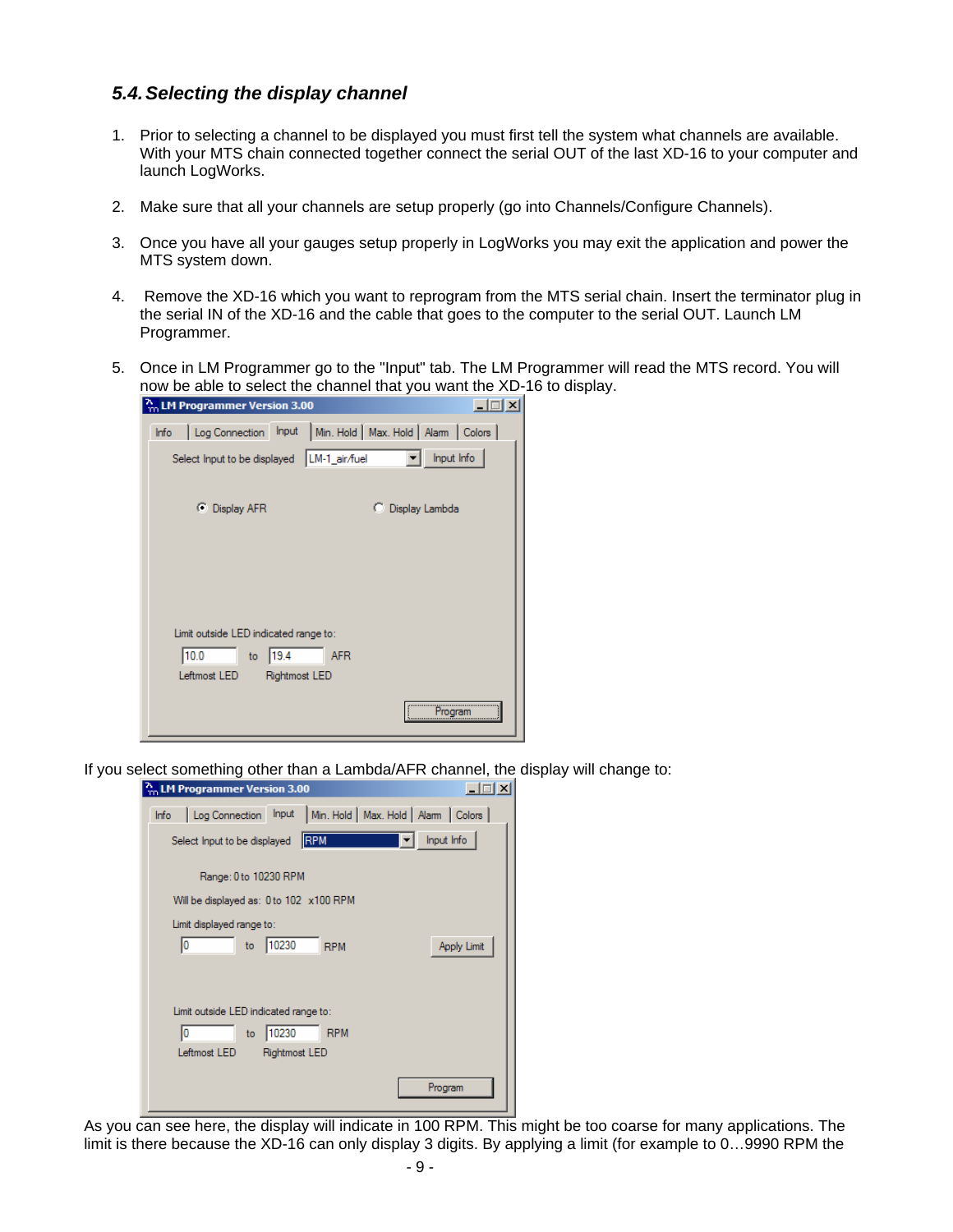XD-16 can display the RPM in multiples of 10 RPM. If a channel is selected that has both positive and negative values, a different screen will show:

| $\frac{R_{\rm o}}{m}$ LM Programmer Version 3.00                                                      |  |  |  |  |
|-------------------------------------------------------------------------------------------------------|--|--|--|--|
| Log Connection   Input   Min. Hold   Max. Hold   Alam   Colors  <br>Info                              |  |  |  |  |
| Input Info<br><b>ACCEL</b><br>Select Input to be displayed                                            |  |  |  |  |
| Range: -2.00 to 2.00 g                                                                                |  |  |  |  |
| Will be displayed as: -2.0 to 2.00 g                                                                  |  |  |  |  |
| Limit displayed range to:                                                                             |  |  |  |  |
| $-2.00$<br>2.00<br>to<br>Apply Limit<br>q                                                             |  |  |  |  |
| Use left top LED as negative indicator instead of "In display<br>(right LED indicates positive value) |  |  |  |  |
| Limit outside LED indicated range to:                                                                 |  |  |  |  |
| $-2.00$<br>12.00<br>to<br>q                                                                           |  |  |  |  |
| Leftmost LED<br>Rightmost LED                                                                         |  |  |  |  |
| Program                                                                                               |  |  |  |  |

This allows you to use the Indicator 1 and 2 LEDs as negative value indicators to preserve the 3-digit resolution of the XD-16.

6. Once programmed, power off the XD-16 and exit LM Programmer. Reconnect the XD-16 to your MTS chain.

**Note: The XD-16 comes preprogrammed to display A/F. If you have multiple A/F channels the unit will display the first one on the chain.** 

## *5.5. Programming the Min/Max hold functions*

Click on the Min. Hold or Max. Hold Tab on the top of the window. The following screen will show up: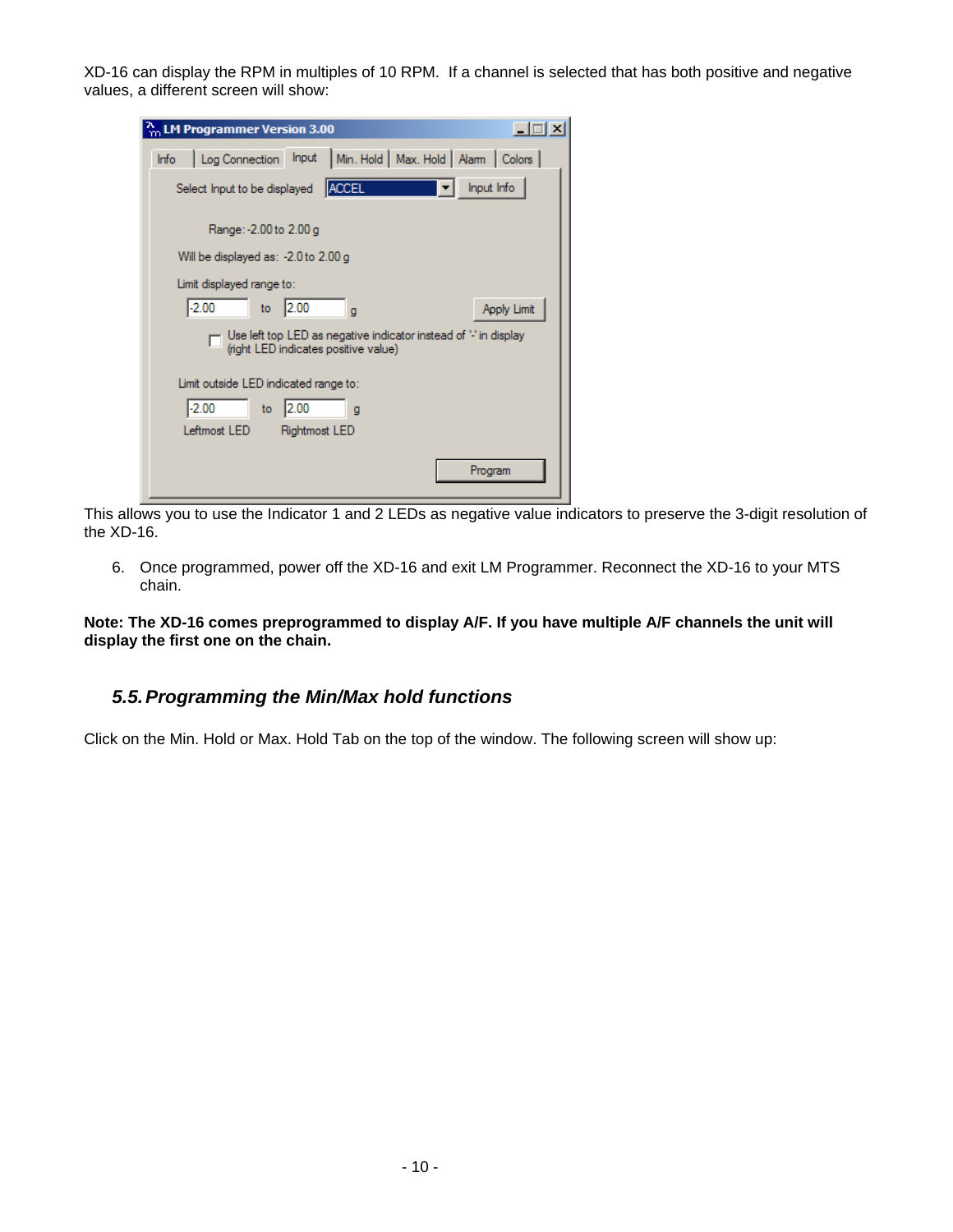| ፝፞፝፝፝፝፝<br><b>LM Programmer Version 3.00</b>                             |
|--------------------------------------------------------------------------|
| Log Connection   Input   Min. Hold   Max. Hold   Alam   Colors  <br>Info |
| <b>□</b> Enable Function                                                 |
| Input Info<br>Hold only if Throttle                                      |
| $\odot$ is more than<br>80<br>Ŷ.<br>$\bigcirc$ is less than              |
| for at least $0.2$<br>Seconds (max. 10 Seconds)                          |
|                                                                          |
|                                                                          |
|                                                                          |
| Program                                                                  |

Programming the Min or Max hold function should be pretty self evident. You can enable the function. You can also make the hold function depending on another channel. In this example the Max hold function will be programmed so that the leanest AFR is only stored during WOT operation and only if the condition persists for more than 0.2 seconds. In this case AFR was used as input and you don't want to store the leanest AFR during closed throttle where the injectors cut off. Any channel can be programmed as dependency. You can program any minimum persist time between 0 and 10 seconds.

## *5.6. Programming the Warning/Alarm function*

Click on the Alarm tab on the top of the screen.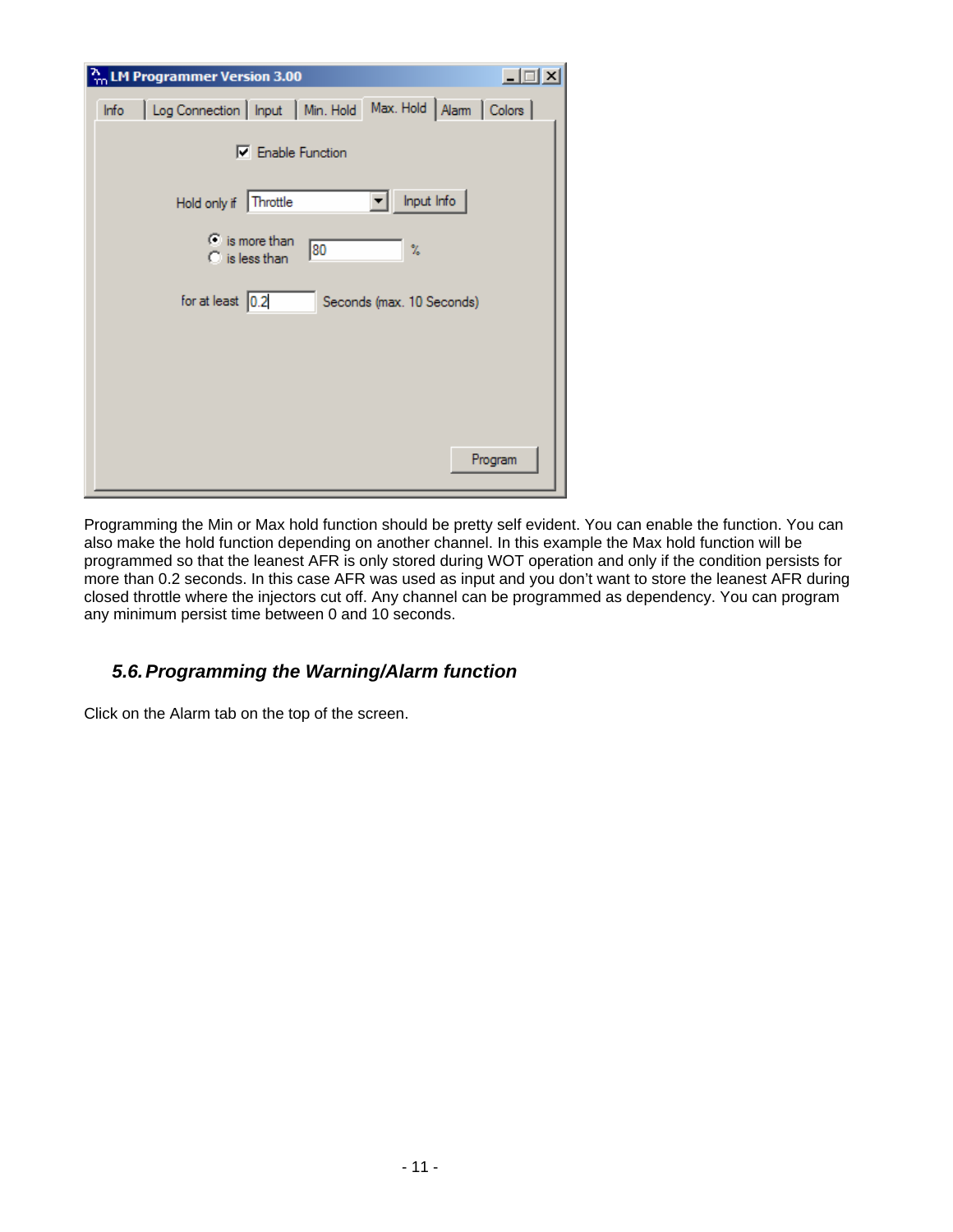| $\frac{R}{m}$ LM Programmer Version 3.00                                          | $\vert x \vert$ |
|-----------------------------------------------------------------------------------|-----------------|
| Log Connection   Input   Min. Hold   Max. Hold   Alam   Colors  <br>Info          |                 |
| □ Enable Wam Function                                                             |                 |
| $\bullet$ is more than<br>13.5<br>Alam if LM-1_air/fuel<br>$\bigcap$ is less than | <b>AFR</b>      |
| Input Info<br>and<br>Throttle                                                     |                 |
| $\odot$ is more than<br>70<br>$\%$<br>$\bigcap$ is less than                      |                 |
| and <b>PRESS</b><br>Input Info                                                    |                 |
| $\odot$ is more than<br>kPa<br>150<br>$\bigcirc$ is less than                     |                 |
| for at least $\sqrt{0.2}$<br>Seconds (max. 10 Seconds)                            |                 |
|                                                                                   | Program         |

Again, the programming is very similar to the Min/Max hold programming as described in 4.6.

Except here the Alarm condition can be programmed to be dependent on two other channels and time.

During an Alarm the XD-16 will flash the indicated value and the analog needle LEDs at maximum brightness until the Alarm condition goes away.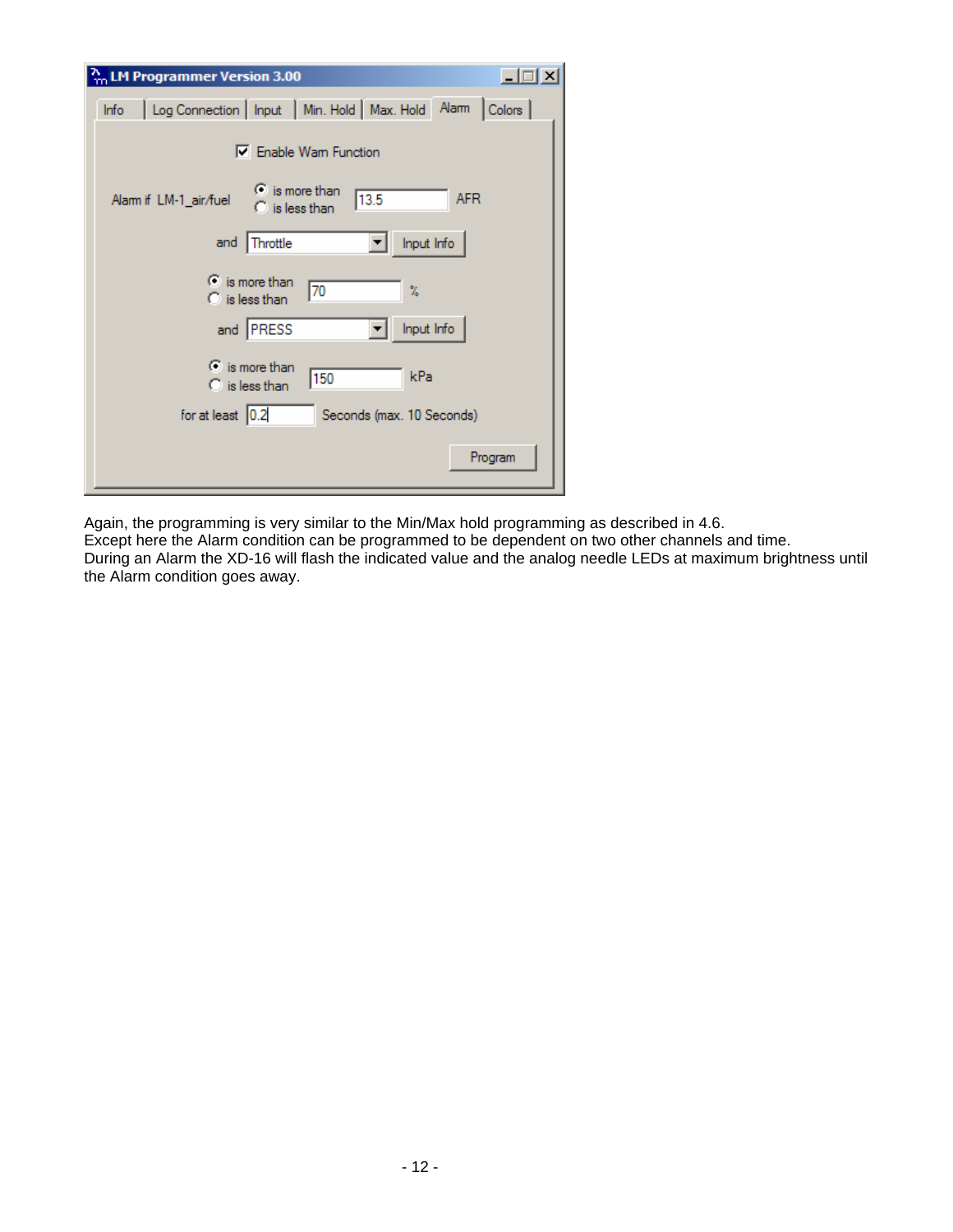## *5.7. Programming the Analog 'needle' colors*

Click on the Colors tab.



This shows the current color settings for all the 21 LEDs plus the indicator colors used when reviewing Min/Max hold.

To change the color of an individual LED, double-click with your mouse on the LED to change. The following dialog box will show up:



The currently selected LED is also highlighted.

By changing the sliders for red, green and blue any color out of a set of 32767 colors can be created. Any color can be created by mixing red, green and blue light at varying ratios. The XD-16 can be programmed for 32 different values for each red, green and blue. And 32x32x32 is 32768. But black (all off) is hardly used. While moving the sliders the simulated LED on the screen changes color and also the appropriate LED on the XD-16 at the same time. Because computer screens use a different technology to create colors than the XD-16, the actual colors on the XD-16 can be different than the screen colors.

With the sweep test button the XD-16 will sweep through all LEDs from left to right to give you and indication on how the color scheme you programmed will look in real life.

To change multiple LEDs to the same color, just program one LED. Then drag this LED over the other LEDs you want to program to the same color.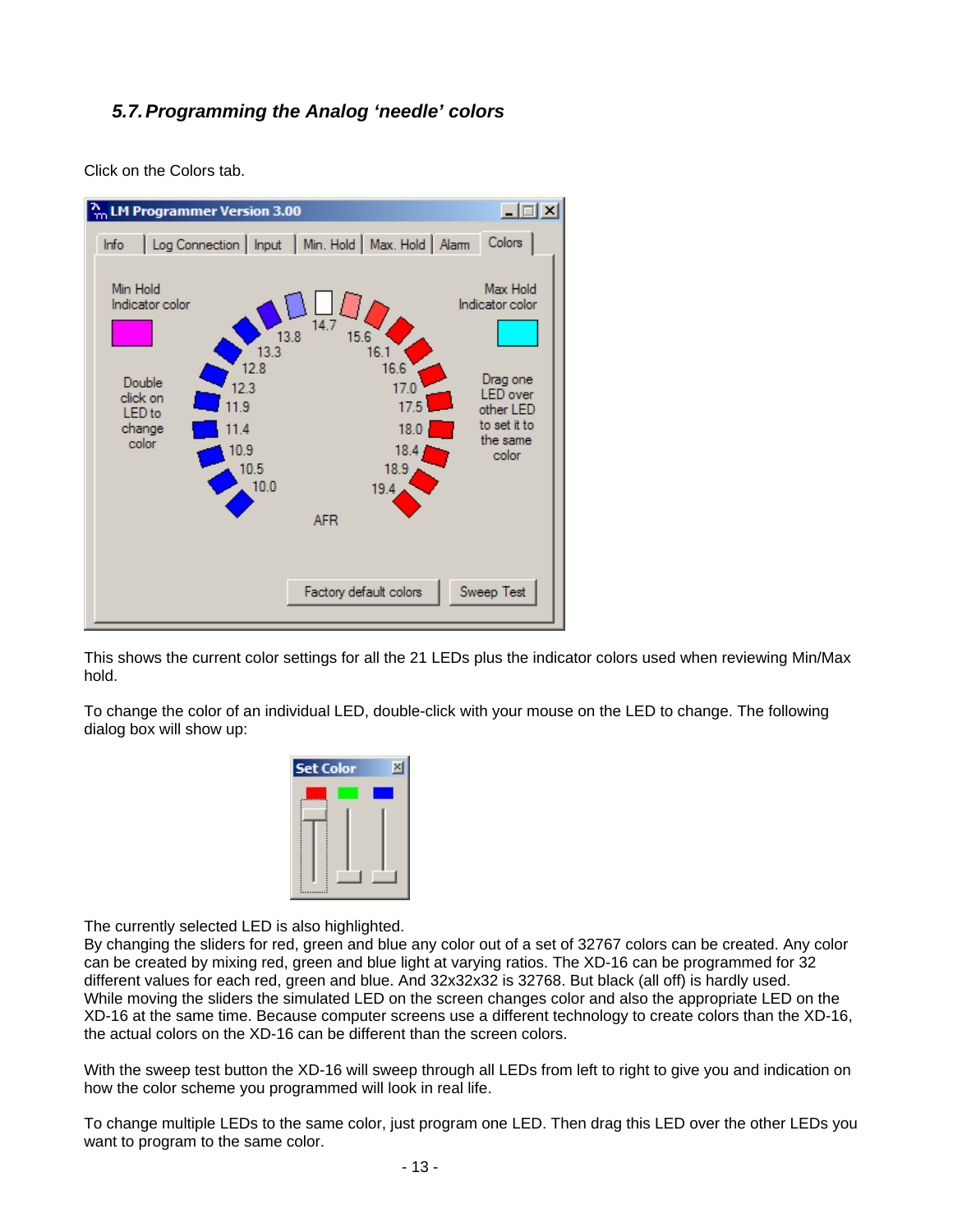# **6. Changing the gauge face of the XD-16**

When you use the XD-16 to display different channels than AFR or Lambda, you very likely want to change the gauge face. As the LM-1/MTS system can be programmed for any 0..5V sensor, the possibilities are endless. Because not every possible use can be anticipated, the XD-16 is designed to allow user customization.

## *6.1. Installing the new gauge face*

- 1. Lay the XD-16 face down on a table and remove the three Phillips screws from the outside rim of the back plate.
- 2. Carefully lift out the back plate with the electronics package from the bezel.
- 3. Laying the electronics package on its back, first place the gauge face followed the glass and bezel. **\*Be sure to remove protective film from the gauge face. This can be done easily with a piece of scotch tape.** Make sure every piece is positioned correctly on the button shaft.
- 4. Carefully flip the complete assembly and line up the screw hole of the bezel with the screw hole of the back plate ensuring that everything slides into the bezel correctly.
- 5. Holding the assembly together with one hand, test the operation of the button and as necessary, adjust by rotating bezel, glass, and gauge face.
- 6. Reinstall the 3 Phillips screws.

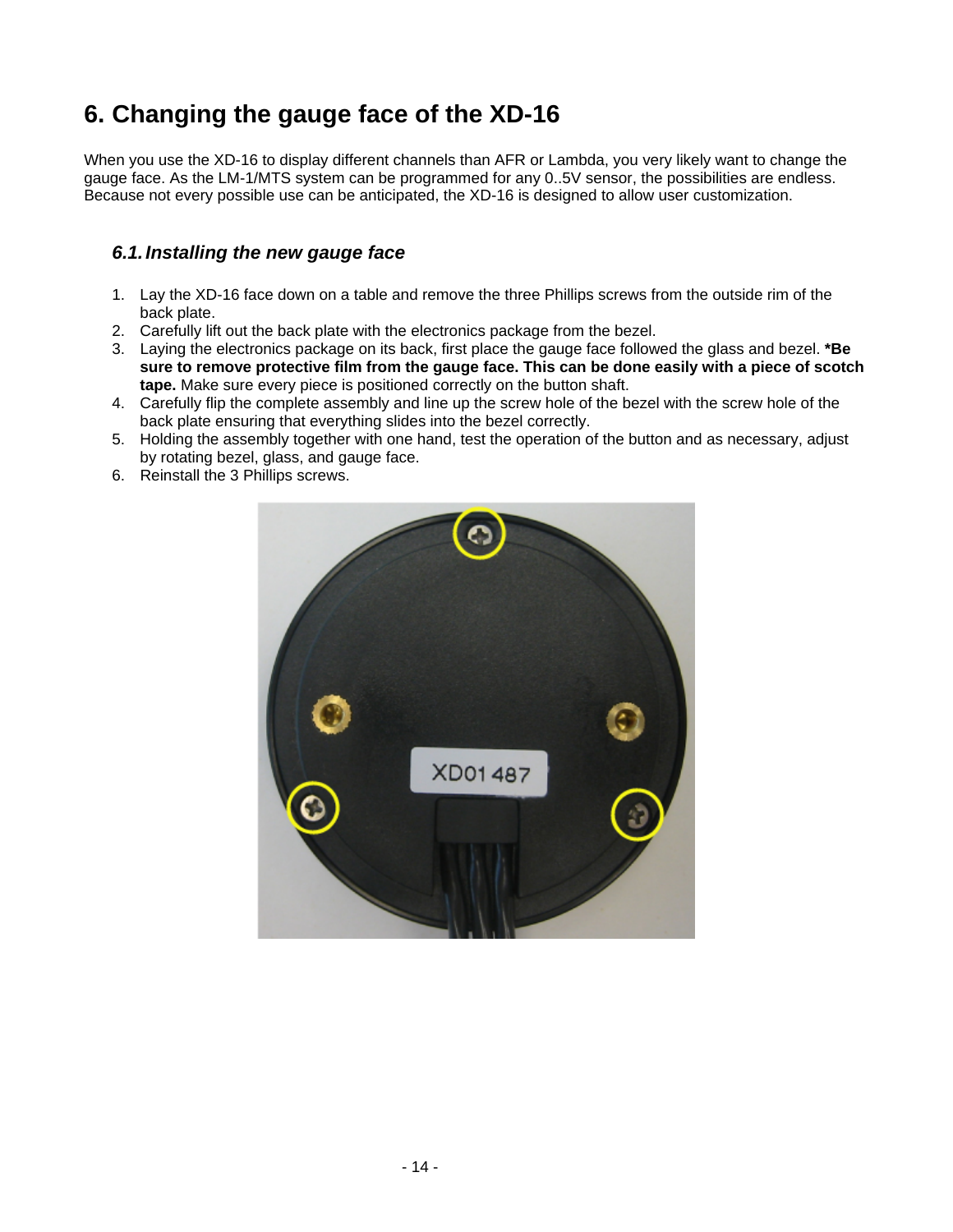## *6.2. Create a custom label*

#### **Note:**

#### **To customize you will need to use a blank white gauge face (supplied with every XD-16).**

Innovate Motorsports will provide downloadable .pdf file templates for the most common sensors at: www.innovatemotorsports.com.

Print these templates on clear overhead foil suitable for your printer. Any stationary store carries those. Depending whether you use an inkjet or laser printer, different foils will be needed.

- 1. Exacto™ knife or razor blade (or scissors)
- 2. Piece of plywood or sturdy cardboard as cutting background. (Do not use the kitchen table).
- 3. A 1/8" hole punch. Leather equipment stores or horse tack stores carry those.
- 4. A small Phillips screw-driver.
- 5. Blank white XD-16 face (included)

### *6.3. Assembly sequence of the XD-16 with foil face*



## **Appendix A: Specifications**

| Supply voltage range         | 8V to 25V      |
|------------------------------|----------------|
| Current draw                 | $< 600$ mA $*$ |
| Weight                       | 3oz / 82g      |
| Serial port speed            | 19.2 kb        |
| Max serial port cable length | 15 ft.         |

\*Current draw depends on outside brightness and number of LED segments lit.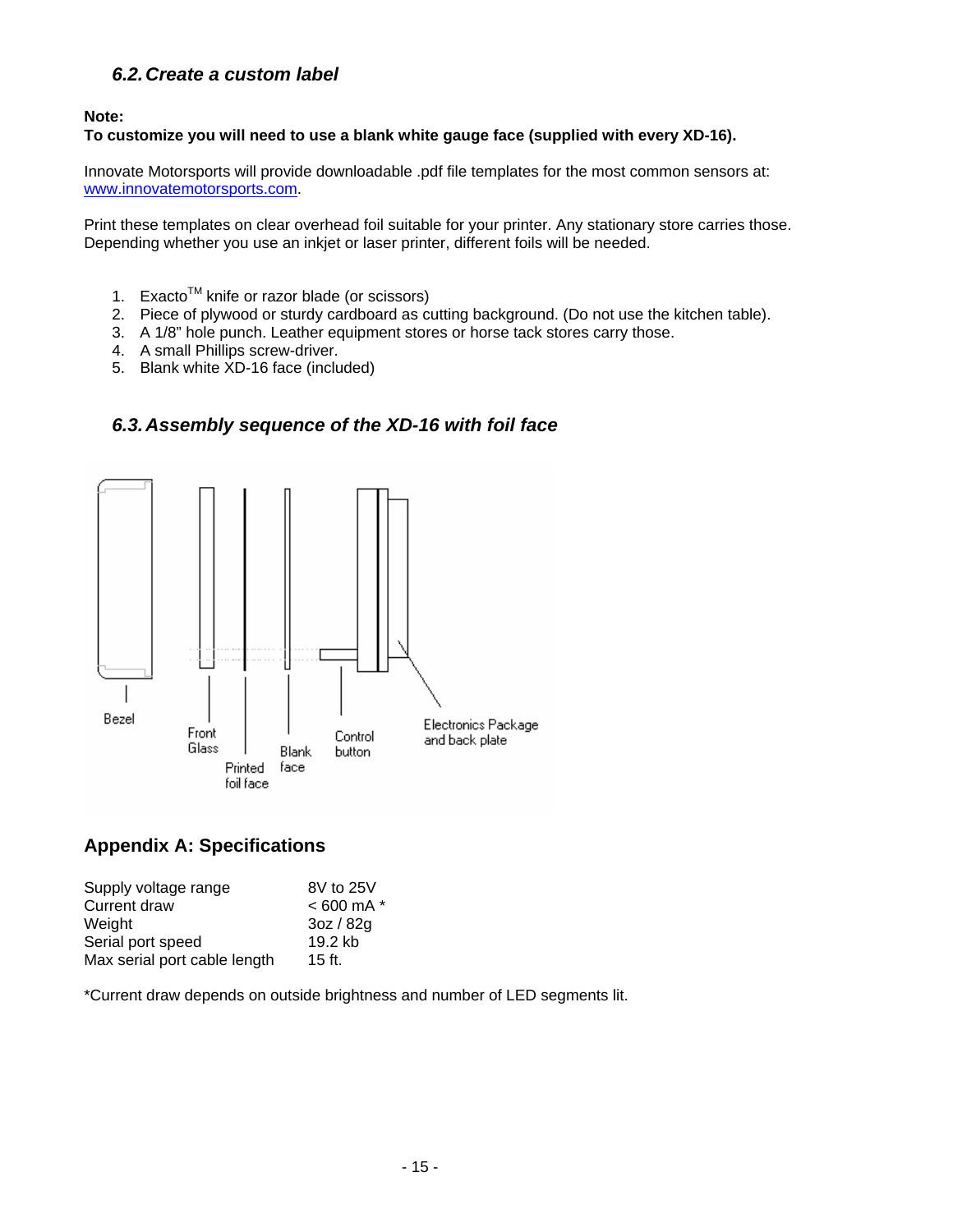## **Appendix B: Kit Contents**

#### **Standalone Gauge Kit (P/N: 3781) -** As Shown below

**XD-16 Kit (P/N: 3780) –** Excludes LC-1, Sensor (P/N: 3737), and Bung/Plug (P/N: 3735). Includes patch cable for LM-1 (P/N: 3759) – see below)



**LM-1 patch cable ((P/N: 3759) – included in kit 3780** 

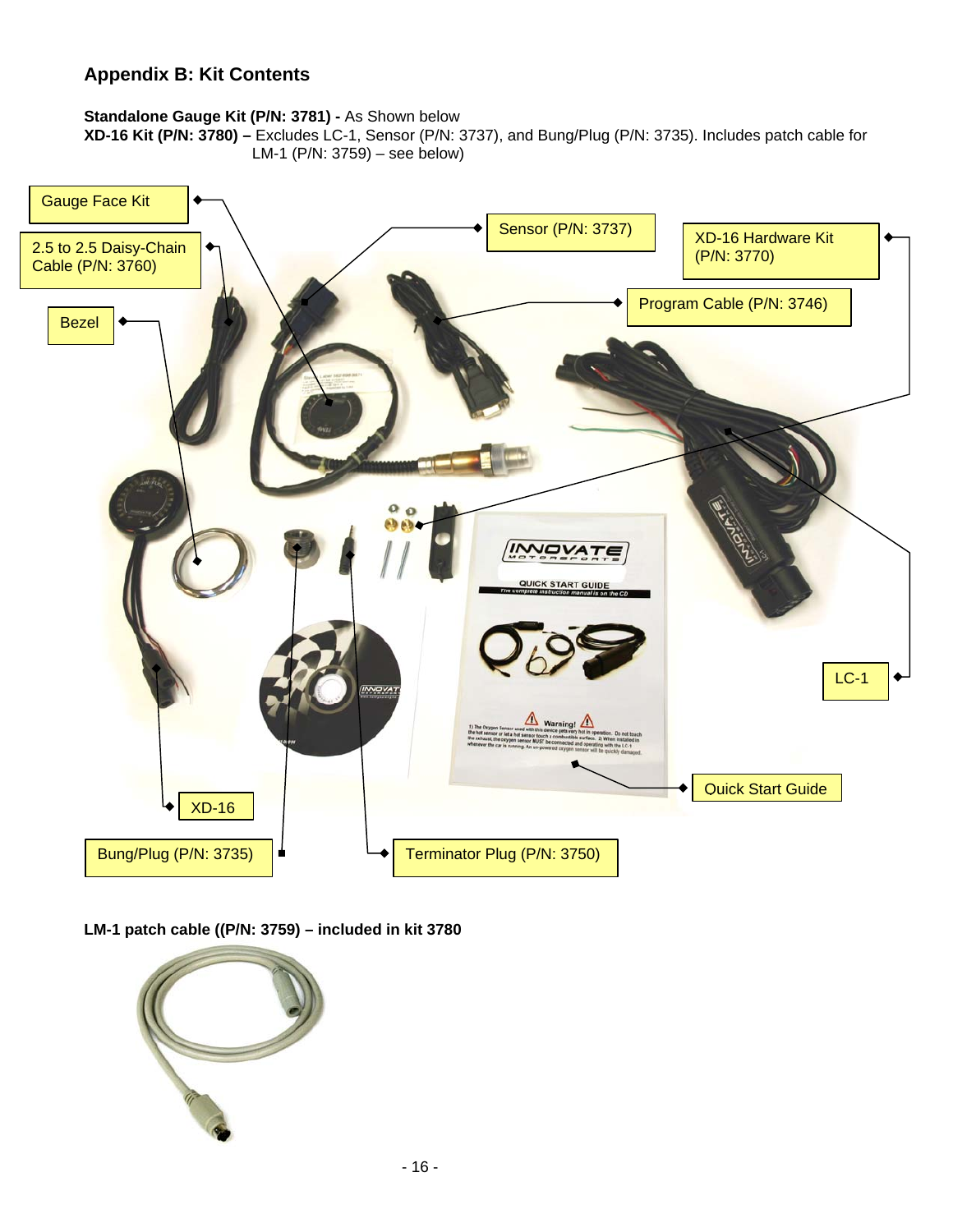## **LIMITED WARRANTY**

Innovate stands behind the quality of its products. Innovate makes the following warranty to purchasers of its products: All new Innovate products carry a six-month warranty from the date of purchase. If proof of purchase cannot be provided, warranty will be determined by date of manufacture.

#### **When Warranty Void**

This warranty shall terminate and Innovate shall have no obligation pursuant to it if (i) your Innovate product has been modified or repaired in a manner not previously authorized by Innovate in writing, (ii) the identification markings on your Innovate product have been removed, defaced, or altered; (iii) your Innovate product was subjected to accident, abuse, shipping damage, or improper use; (iv) your Innovate product was not used or configured as specified in the product manual; or (v) your Innovate product was subjected to operating conditions more severe than those specified in the product manual.

## **Exclusions From This Warranty**

Oxygen Sensors are excluded from this warranty.

#### **Repairs Under This Warranty**

In the unlikely event that your Innovate hardware product should prove defective during the warranty period, contact Innovate Customer Support for a return material authorization (RMA) at 949-502-8400. Products returned for service must be securely packed to prevent damage and shipped charges pre paid, along with proof of purchase and the return material authorization number, to the Innovate repair location as instructed by Customer Service. Innovate within a reasonable amount of time from its receipt of your product so shipped, will ship to you, at its option, the repaired product or a new or reconditioned product of comparable or greater specified functionality. All repaired or replacement products shall be warranted for the remainder of the original product warranty.

#### **Disclaimer**

INNOVATE MAKES NO OTHER EXPRESS OR IMPLIED WARRANTY WITH RESPECT TO YOUR INNOVATE PRODUCT OTHER THAN THE LIMITED WARRANTY SET FORTH ABOVE. No Innovate dealer, agent, or employee is authorized to make any modification, extension, or addition to this warranty, unless enforceable or unlawful under applicable law, INNOVATE DISCLAIMS ALL IMPLIED WARRANTIES, INCLUDING THE IMPLIED WARRANTIES OF MERCHANTABILITY, NONINFRINGEMENT, AND FITNESS FOR A PARTICULAR PURPOSE, AND THE LIABILITY OF INNOVATE, IF ANY, FOR DAMAGES RELATING TO ANY ALLEGEDLY DEFECTIVE PRODUCT SHALL UNDER ANY TORT, CONTRACT, OR OTHER LEGAL THEORY BE LIMITED TO THE ACTUAL PRICE PAID FOR SUCH PRODUCT AND SHALL IN NO EVENT INCLUDE INCIDENTAL, CONSEQUENTIAL, SPECIAL, OR INDIRECT DAMAGES OF ANY KIND EVEN IF INNOVATE IS AWARE OF THE POSSIBILITY OF SUCH DAMAGES. Some states do not allow limitations on how long an implied warranty lasts or the exclusion or limitation of incidental or consequential damages, so the above limitations or exclusions may not apply to you.